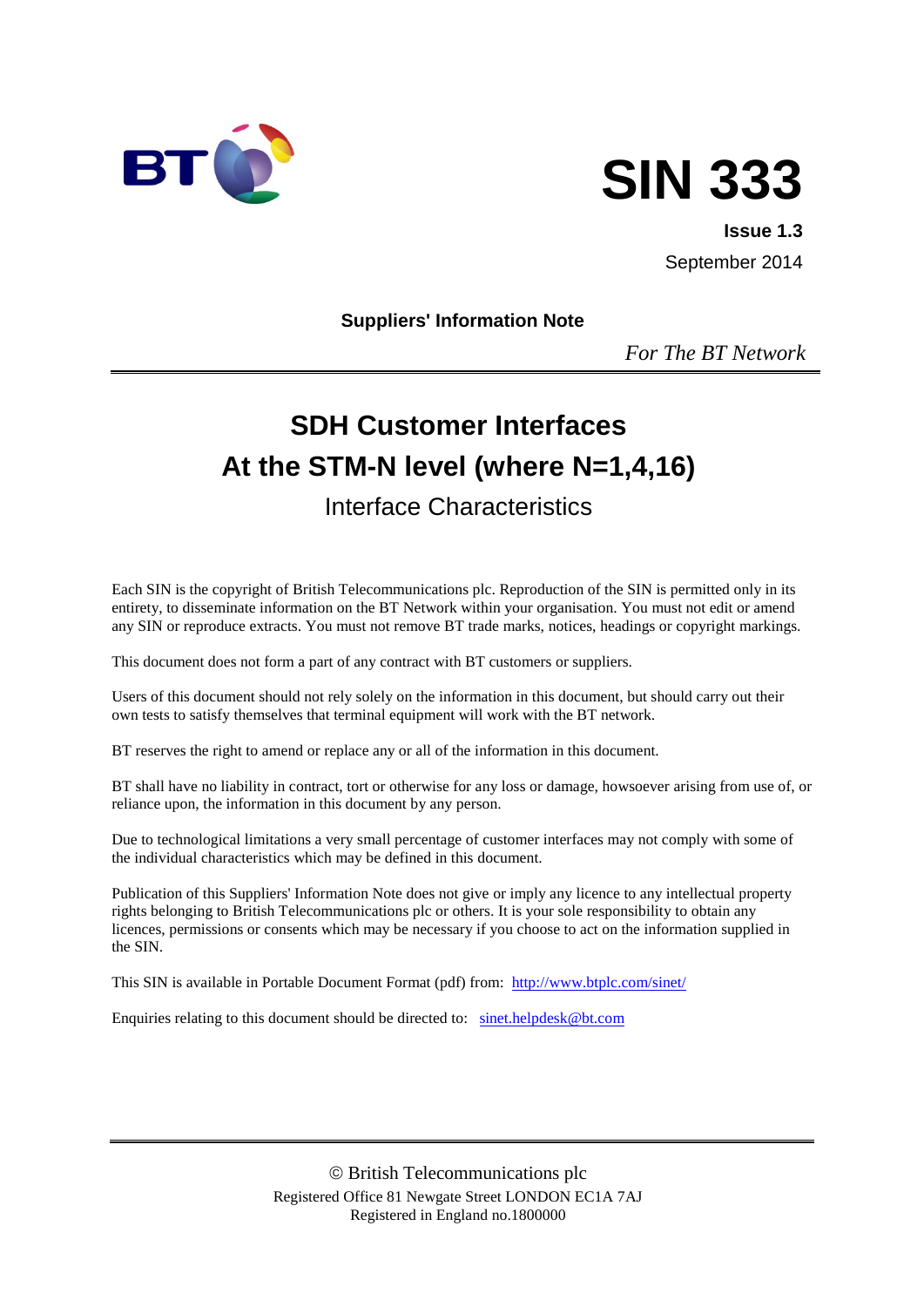## **CONTENTS**

| $\mathbf{1}$            |                                                                 |  |  |  |
|-------------------------|-----------------------------------------------------------------|--|--|--|
| $\mathbf{2}$            |                                                                 |  |  |  |
| 2.1                     |                                                                 |  |  |  |
|                         | $\textit{Presentation} \text{} \text{}$<br>2.1.1                |  |  |  |
| 2.2                     |                                                                 |  |  |  |
|                         | 2.2.1                                                           |  |  |  |
| 2.3                     |                                                                 |  |  |  |
|                         | 2.3.1                                                           |  |  |  |
|                         | 2.3.2                                                           |  |  |  |
| 2.4                     |                                                                 |  |  |  |
| 2.5                     |                                                                 |  |  |  |
| 2.6                     |                                                                 |  |  |  |
| 2.7                     |                                                                 |  |  |  |
| 2.8                     |                                                                 |  |  |  |
|                         | 2.8.1                                                           |  |  |  |
|                         | 2.8.2                                                           |  |  |  |
| 3                       | NETWORK TERMINATING EQUIPMENT (NTE) POWER SUPPLY REQUIREMENTS 6 |  |  |  |
| $\overline{\mathbf{4}}$ |                                                                 |  |  |  |
| 5                       |                                                                 |  |  |  |
| 6                       |                                                                 |  |  |  |
| 7                       |                                                                 |  |  |  |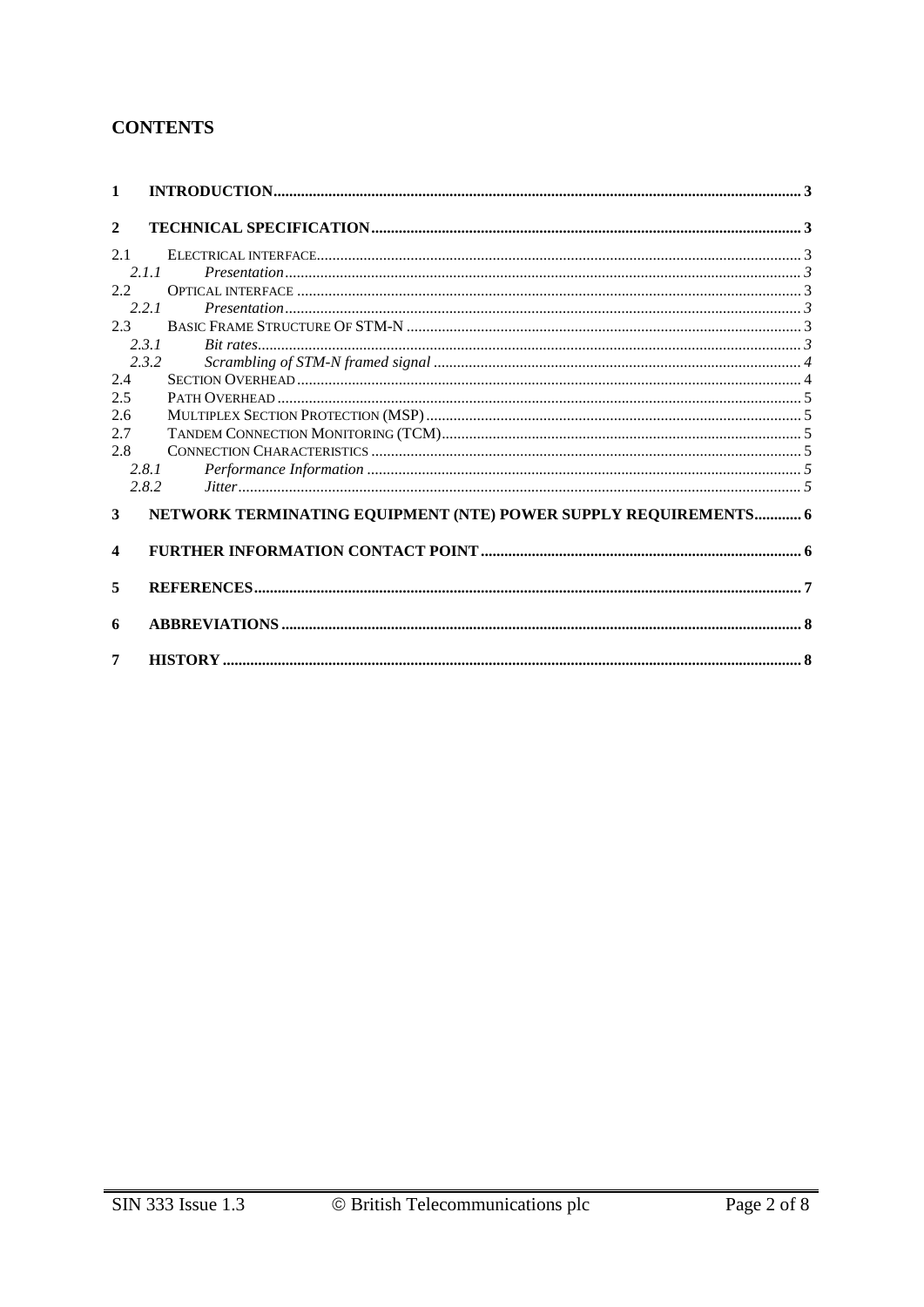# **1 Introduction**

This Suppliers' Information Note (SIN) describes the characteristics of SDH customer interfaces to the BT Network at the STM-N level (where N=1,4,16) to support VC-12, VC-3 and other VC-4 based payloads (e.g. 140Mbit/s ATM, IP). It specifies interface characteristics based on published versions of ITU-T Recommendations and ETSI standards as detailed in Section 5.

Other SINs contain details of services delivered over the SDH interface.

## **2 Technical Specification**

## **2.1 Electrical interface**

The electrical signal interfaces at STM-1 SDH level only and conforms to the requirements of Recommendation ETS 300 166<sup>[1]</sup>.

#### **2.1.1 Presentation**

The physical presentation is via a pair of BNC unbalanced 75 Ohm sockets, one for each direction of transmission. The sockets conform to the general requirements of IEC 169-8<sup>[2]</sup> with the mating dimensions specified in annex B of BS ISO/IEC  $10173 : 1991$  [3].

## **2.2 Optical interface**

The optical signal interface is at STM-N (where  $N = 1,4,16$  SDH level) and conforms to the requirements of ITU-T Recommendation G.957<sup>[4]</sup>. The actual STM-N interface used will be dependent on the application (Table 1/G.957).

#### **2.2.1 Presentation**

The services are presented via an optical Single-Mode fibre connection conforming to ITU-T Recommendation G.957<sup>[4]</sup> for SDH optical requirements. The optical fibre presentation at the UNI is conformant to BS EN  $60825-1$  [5] and BS EN  $60825-2$  [6] as a Class 1 Laser Product.

## **2.3 Basic Frame Structure Of STM-N**

The basic frame structure of an STM-N signal conforms with Section 6.2 of ITU-T Recommendation G.707<sup>[7]</sup>. The AU-4 option is be used. The STM-N payload comprises a VC-4 transported by means of the association of an AU pointer to form one AU-4 according to section 8.1.1 of ITU-T Recommendation G.707.

## **2.3.1 Bit rates**

The bit rate of the STM-N conforms with ITU-T Recommendation  $G.707$ <sup>[7]</sup>.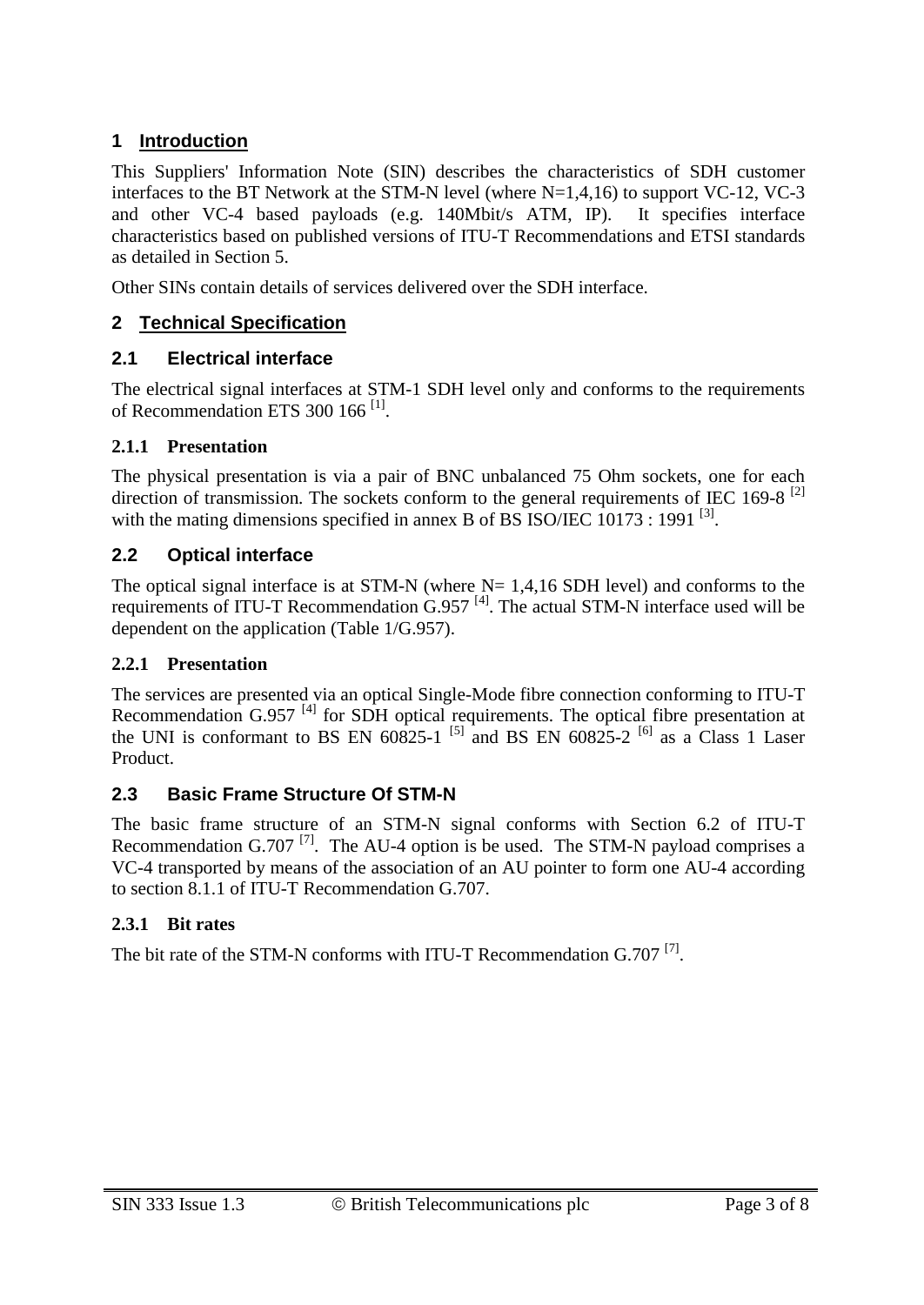#### **2.3.2 Scrambling of STM-N framed signal**

The STM-N is scrambled in accordance with Section 6.5 of ITU-T Recommendation  $G.707$ <sup>[7]</sup>.

## **IMPORTANT NOTE.**

The BT STM-N Interface has been designed to support payloads which, after scrambling, exhibit no sequences of consecutive identical digits in excess of 72 bits, in line with ITU-T Recommendations G.783  $^{[8]}$  & G.798  $^{[15]}$ .

Internet Engineering Task Force Specification Request For Comment (RFC) 1619 May 1994 for mapping the Internet Protocol (IP) into the SDH VC4 payload. Did not provide for scrambling when mapping IP into the SDH VC4 payload. The consequence of applying this mapping is the potential failure of the SDH link by either the terminal equipment or the network. Consequently, this mapping should not be used.

**RFC 1619 has been superseded by RFC 2615 June 1999**. RFC2615 provides additional payload scrambling, allowing full compatibility with SDH networks.

#### **2.4 Section Overhead**

The parameters below can be found in Section 9 of ITU-T Recommendation  $G.707^{[7]}$ .

| Field<br><b>Terminal to Network</b>                                            |                                                                                                                                       | <b>Network to Terminal</b>                                                                                                                                              |  |
|--------------------------------------------------------------------------------|---------------------------------------------------------------------------------------------------------------------------------------|-------------------------------------------------------------------------------------------------------------------------------------------------------------------------|--|
| A1, A2                                                                         | As per G.707                                                                                                                          | As per G.707                                                                                                                                                            |  |
| J <sub>0</sub>                                                                 | This field should be completed as<br>per table 9-1 of G707. See note 1<br>for completion of 'X' bits.<br>$[X = value don't care bit]$ | This table will be completed as per<br>table 9-1 of G.707. Completion of the<br>'X' bits can be done by local<br>agreement. See note 1.<br>$[X = value don't care bit]$ |  |
| B1                                                                             | As per G.707                                                                                                                          | As per G.707                                                                                                                                                            |  |
| E1                                                                             | The network will ignore this field                                                                                                    | The terminal should ignore this field                                                                                                                                   |  |
| F1                                                                             | The network will ignore this field                                                                                                    | The terminal should ignore this field                                                                                                                                   |  |
| $D1-D12$                                                                       | The network will ignore these fields                                                                                                  | The terminal should ignore these<br>fields                                                                                                                              |  |
| B <sub>2</sub><br>As per G.707                                                 |                                                                                                                                       | As per G.707                                                                                                                                                            |  |
| K1                                                                             | Allocated for APS signalling for<br>protection of the multiplex section.                                                              | Allocated for APS signalling for<br>protection of the multiplex section.                                                                                                |  |
| K2<br>Allocated for APS signalling for<br>protection of the multiplex section. |                                                                                                                                       | Allocated for APS signalling for<br>protection of the multiplex section.                                                                                                |  |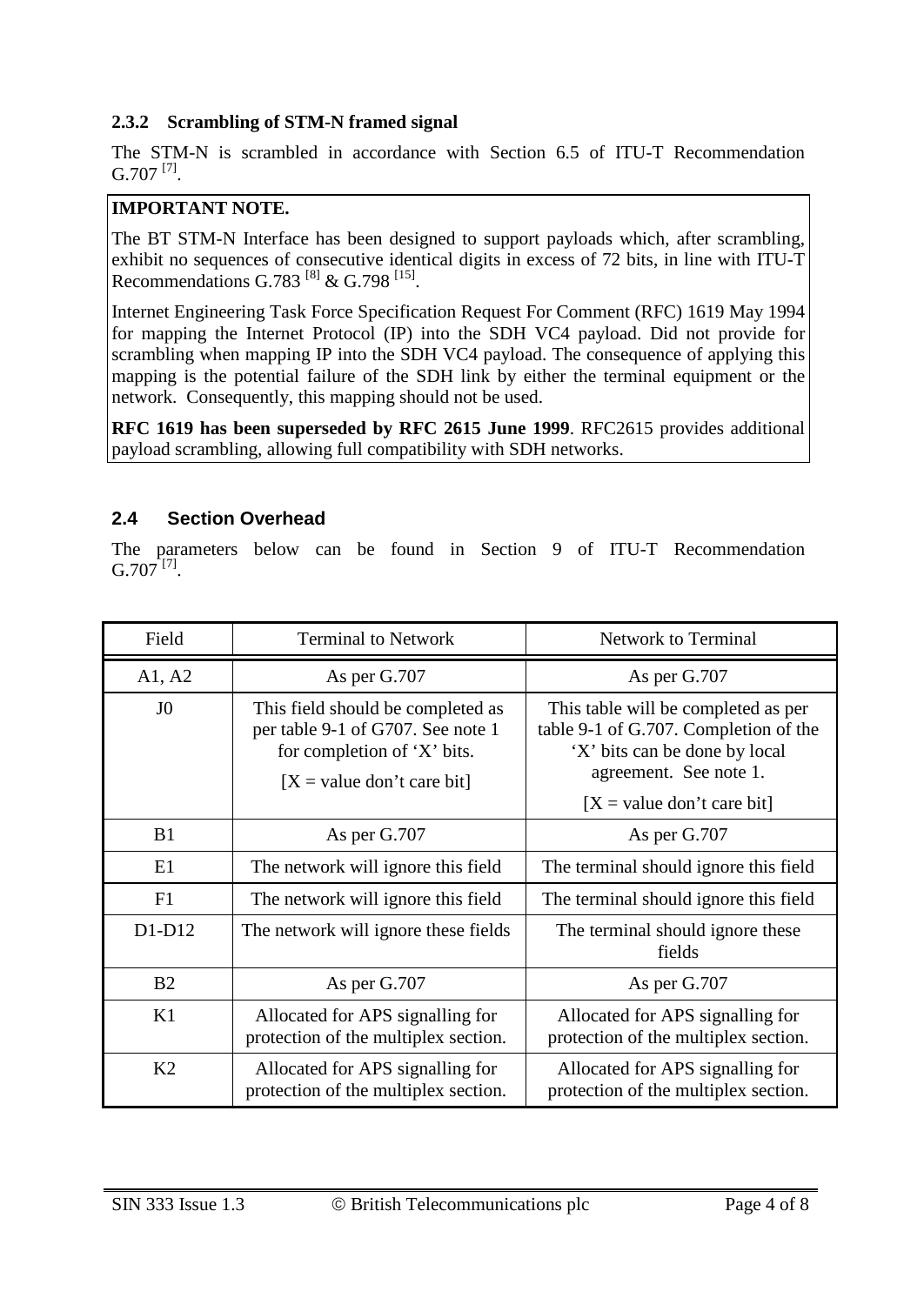| The network will ignore this field<br>S1             |  | The terminal should ignore this field. |  |  |  |
|------------------------------------------------------|--|----------------------------------------|--|--|--|
| M1<br>As per G.707                                   |  | As per G.707                           |  |  |  |
| The network will ignore this field<br>E <sub>2</sub> |  | The terminal should ignore this field  |  |  |  |
| All other fields are reserved.                       |  |                                        |  |  |  |

*Note. 1 - The format for this field is currently the subject of discussion within the standards environment and once completed will establish how this field should be used. For the time being, customers may use their own format in this field.*

#### **2.5 Path Overhead**

It is strongly recommended that Path Trace (see note 2 below) and the Signal Label information be used as defined in  $G.707$  [7]. Customers should generate the Path Bit Interleaved Parity (BIP): B3 byte for end-to-end path error monitoring. It also recommended that other path overhead information be used as described in G.707.

*Note. 2 - The format for this field is currently the subject of discussion within the standards environment and once completed will establish how this field should be used. For the time being, customers may use their own format in this field.*

#### **2.6 Multiplex Section Protection (MSP)**

Multiplex section protection (MSP) will provide a standby connection within the customer's premises, for STM-N links between BT's equipment and the customer's CPE in accordance with G.707. For STM1 links, this connection may be electrical or optical. For STM4 and higher the interface will always be optical. There are a number of software configurable options that can be set at time of commissioning as agreed with the customer.

## **2.7 Tandem Connection Monitoring (TCM)**

Network operator byte: N1. This byte is reserved for use by BT, and should be ignored.

#### **2.8 Connection Characteristics**

#### **2.8.1 Performance Information**

Error measurements for the VC4 path are derived from the ITU-T Recommendation  $G.826$ <sup>[9]</sup>.

#### **2.8.2 Jitter**

#### 2.8.2.1 From the Terminal to the Network.

The BT network will accept jitter in accordance with ITU-T Recommendation G.825<sup>[10]</sup>. See notes 3 & 4.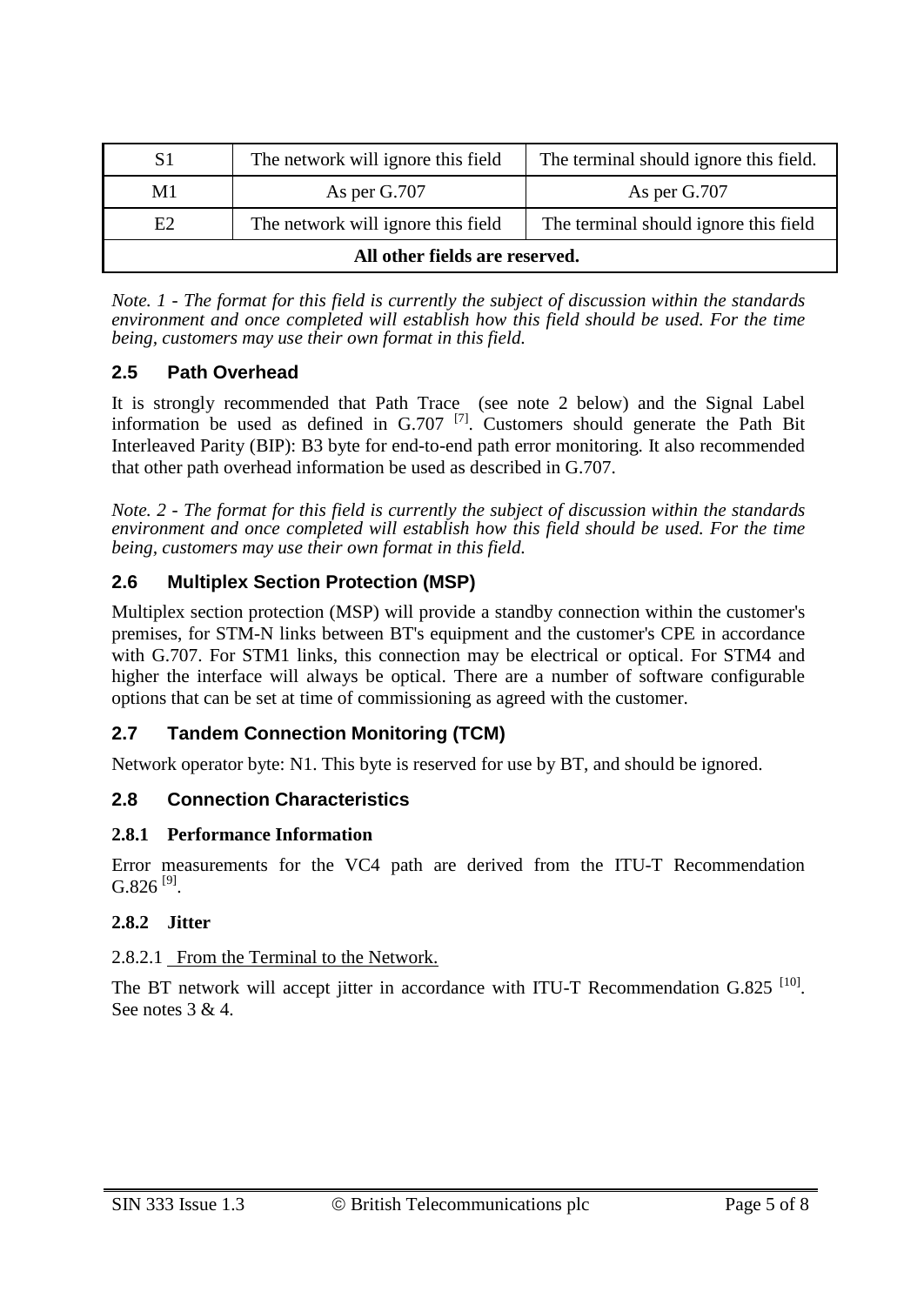2.8.2.2 From the Network to the Terminal

The level of Jitter from the network to the terminal will be in accordance with ITU-T Recommendation G.825<sup>[10]</sup>. See notes 3 & 4.

*Note 3 - Pointer Adjustment: An operating characteristic of SDH equipment is the Pointer Adjustment mechanism which allows data generated from different source clocks to drift slightly out of alignment. The Administrative Unit (AU) pointer is adjusted to compensate for this frequency difference and correctly point to the Virtual Container start point. To minimise this characteristic, both for VC4 and lower rates such as VC12, it is recommended that the network and terminal clocks are synchronised together. Other clock sources that meet at least G.813 [11] can be used, but the inevitable pointer adjustments must be tolerated by the terminating equipment and the end applications.*

*Note 4 - Network Synchronisation: Under normal SDH network synchronisation conditions the signal transmitted towards the customer will be frequency locked to the SDH NTE synchronisation clock which in turn will normally be frequency locked to a signal traceable to BT's ITU-T Rec. G.811 [12] and ETSI ETS 300 462-6 [13] compliant Primary Reference Clock (PRC).*

#### **3 Network Terminating Equipment (NTE) Power Supply Requirements**

The NTE is locally powered and will require a local mains 50 Hz AC supply. It will be mounted in accordance with standard BT practices in agreement with the customer.

Where the NTE is powered by a customer provided –50 Volts, the NTE will be supplied with a connection lead which will be presented as wires only. As power supplies can vary slightly in output voltage and characteristics, the NTE will function with customer provided power supplies which are in accordance with the British Telecom Network Requirement,  $(BTNR)$  2511<sup>[14]</sup>.

## **4 Further Information Contact Point**

For enquiries concerning connection availability between particular sites and for further "sales and marketing" information, please contact the Data Connect Helpdesk. Details available from<http://www.btplc.com/sinet/>

If you have enquiries relating to this document then please contact: [sinet.helpdesk@bt.com](mailto:sinet.helpdesk@bt.com)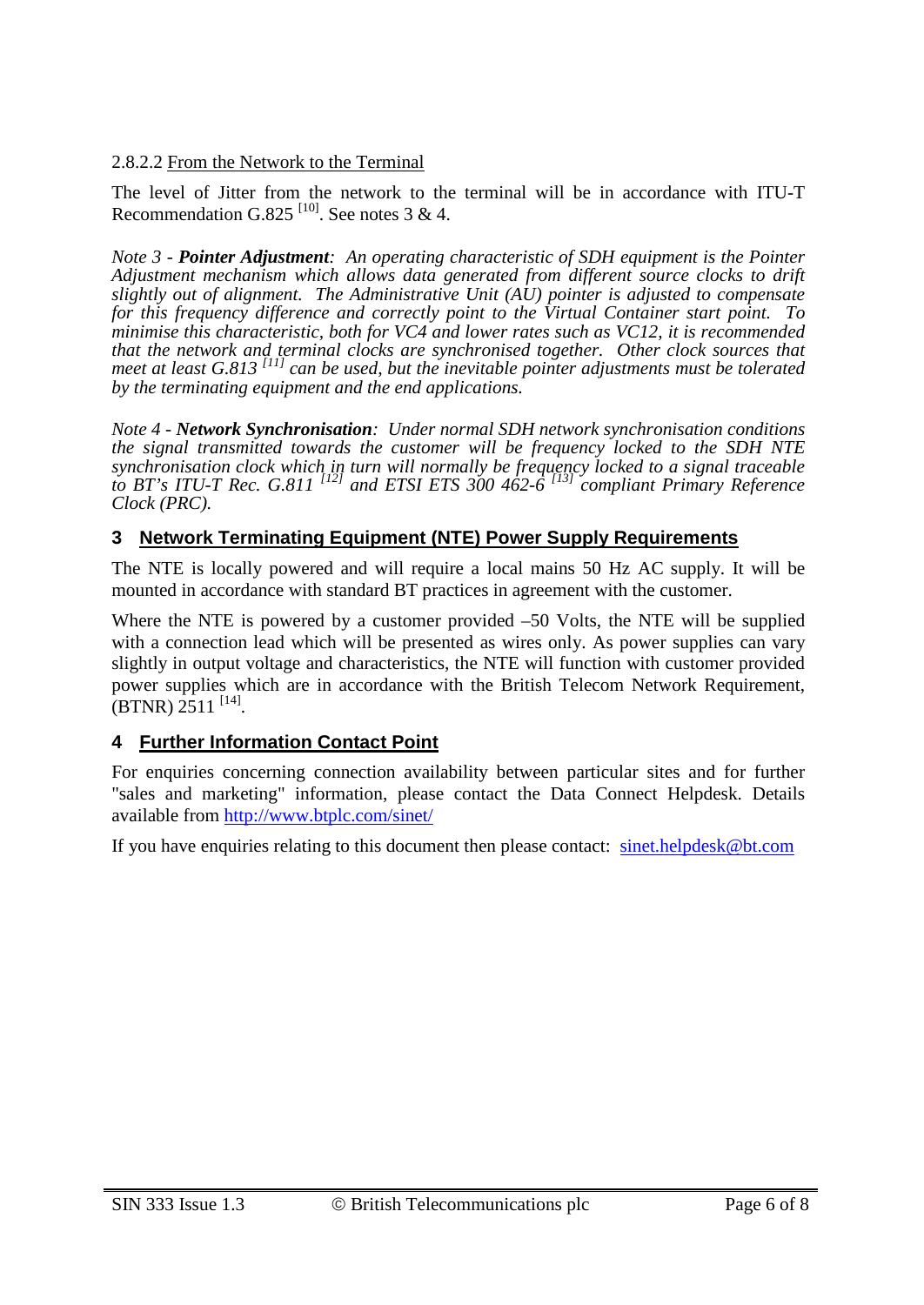# **5 References**

| $[1]$  | ETSI Recommendation ETS 300 166 - Physical and electrical characteristics of hierarchical digital<br>interfaces for equipment using the 2048K bit/s based plesiochronous or synchronous digital<br>hierarchies            |
|--------|---------------------------------------------------------------------------------------------------------------------------------------------------------------------------------------------------------------------------|
| $[2]$  | British Standard IEC 169-8 - Radio-frequency connectors - Part 8 : R.F. coaxial connectors with<br>inner diameter of outer conductor 6.5 mm (0.256 in) with bayonet lock - Characteristic impedance<br>50 ohms (Type BNC) |
| $[3]$  | British Standard BS ISO/IEC 10173 - Integrated Services Digital Network (ISDN) Primary Access<br>Connector at Reference Points S and T                                                                                    |
| $[4]$  | ITU-T Recommendation G.957 - Optical interfaces for equipment's and systems relating to the<br>synchronous digital hierarchy                                                                                              |
| $[5]$  | British Standard BS EN 60825-1 - Safety of Laser Products Part 1 Equipment classification                                                                                                                                 |
| [6]    | British Standard BS EN 60825-2 - Safety of Laser Products Part 2 Safety of Optical fibre<br>communications systems                                                                                                        |
| $[7]$  | ITU-T Recommendation G.707 - Network node interface for the Synchronous Digital Hierarchy<br>(SDH)                                                                                                                        |
| [8]    | ITU-T Recommendation G.783 – Characteristics of Synchronous Digital Hierachy (SDH)<br>equipment function blocks.                                                                                                          |
| $[9]$  | ITU-T Recommendation G.826 - Error performance parameters and objectives for international<br>constant bit rate digital paths at or above the primary rate                                                                |
| $[10]$ | ITU-T Recommendation G.825 - The control of jitter and wander within digital networks which are<br>based on the synchronous digital hierarchy (SDH)                                                                       |
| $[11]$ | ITU-T Recommendation G.813 - Timing characteristics of SDH equipment slave clocks (SEC).                                                                                                                                  |
| $[12]$ | ITU-T Recommendation G.811 - Timing requirements at the outputs of reference clocks and<br>network nodes suitable for plesiochronous operation of international digital links                                             |
| $[13]$ | ETSI Recommendation ETS 300 462-6 - Transmission and Multiplexing (TM); Generic<br>requirements for synchronisation networks; Part 6: Timing characteristics of primary reference<br>clocks                               |
| $[14]$ | BTNR 2511 - Interface of telecomms equipment with a nominal 48v negative dc power supply                                                                                                                                  |
| $[15]$ | ITU-T Recommendation G.798 – Characteristics of Optical Transport Network Hierachy<br>equipment function blocks.                                                                                                          |

For further information or copies of referenced sources, please see document sources at <http://www.btplc.com/sinet/>